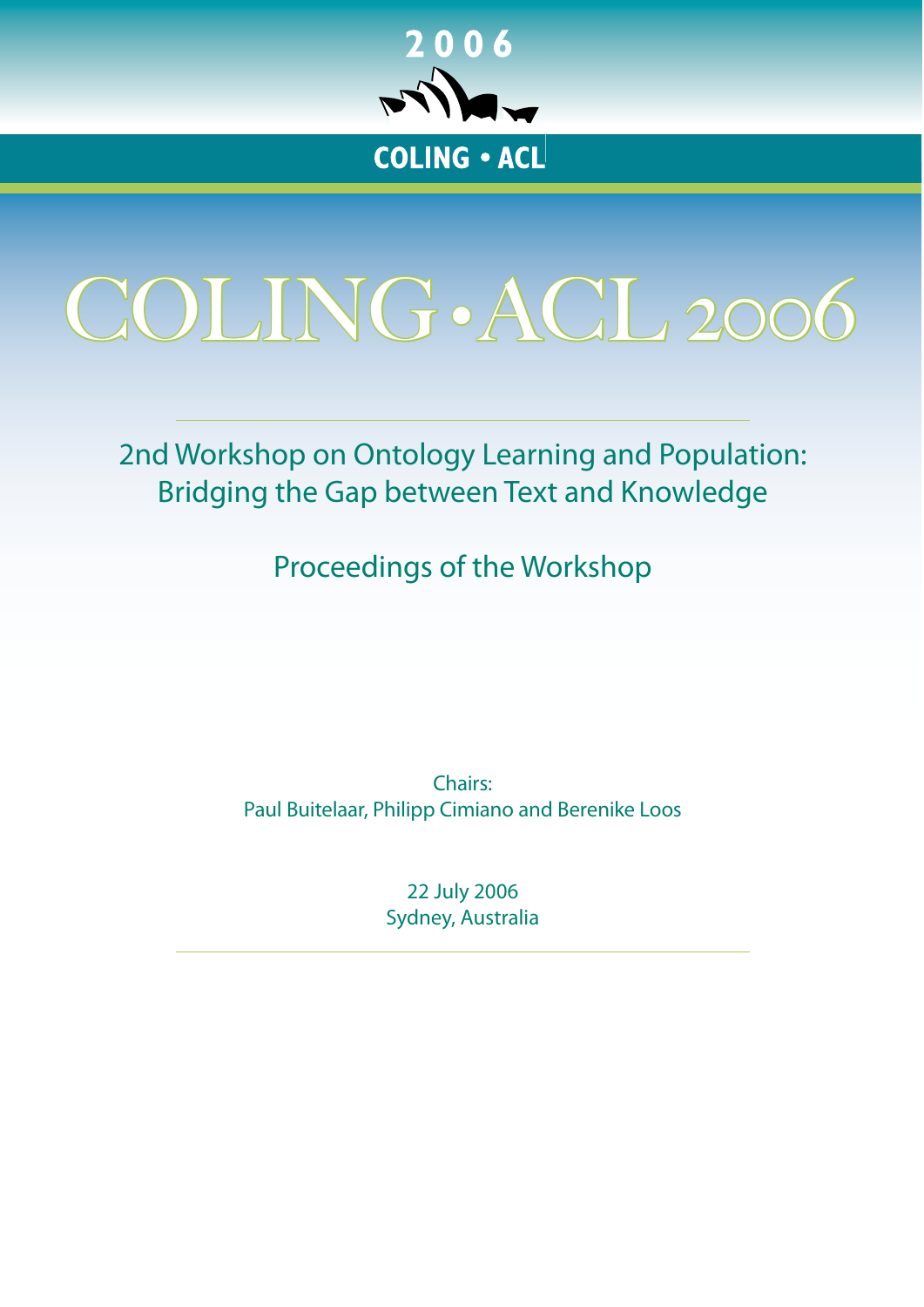Production and Manufacturing by *BPA Digital 11 Evans St Burwood VIC 3125 AUSTRALIA*

c 2006 The Association for Computational Linguistics

Order copies of this and other ACL proceedings from:

Association for Computational Linguistics (ACL) 209 N. Eighth Street Stroudsburg, PA 18360 USA Tel: +1-570-476-8006 Fax: +1-570-476-0860 acl@aclweb.org

ISBN 1-932432-77-9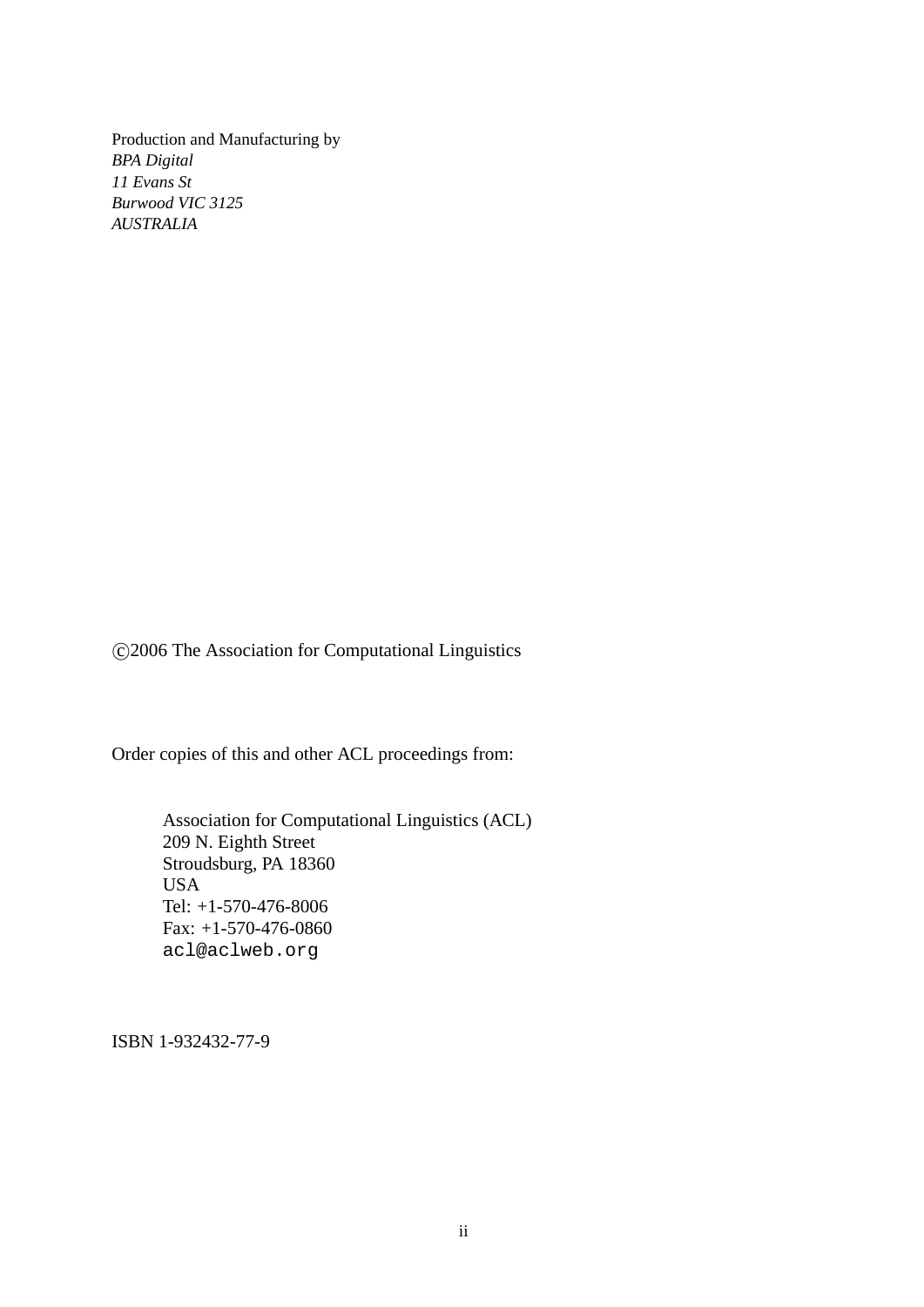# **Table of Contents**

| Enriching a Formal Ontology with a Thesaurus: an Application in the Cultural Heritage Domain                                                                                                |
|---------------------------------------------------------------------------------------------------------------------------------------------------------------------------------------------|
| <b>Multilingual Ontology Acquisition from Multiple MRDs</b><br>Eric Nichols, Francis Bond, Takaaki Tanaka, Sanae Fujita and Dan Flickinger  10                                              |
| LEILA: Learning to Extract Information by Linguistic Analysis                                                                                                                               |
| <b>Ontology Population from Textual Mentions: Task Definition and Benchmark</b><br>Bernardo Magnini, Emanuele Pianta, Octavian Popescu and Manuela Speranza  26                             |
| Efficient Hierarchical Entity Classifier Using Conditional Random Fields                                                                                                                    |
| Taxonomy Learning using Term Specificity and Similarity                                                                                                                                     |
| Towards Large-scale Non-taxonomic Relation Extraction: Estimating the Precision of Rote<br><b>Extractors</b><br>Enrique Alfonseca, Maria Ruiz-Casado, Manabu Okumura and Pablo Castells  49 |
| A hybrid approach for extracting semantic relations from texts                                                                                                                              |
|                                                                                                                                                                                             |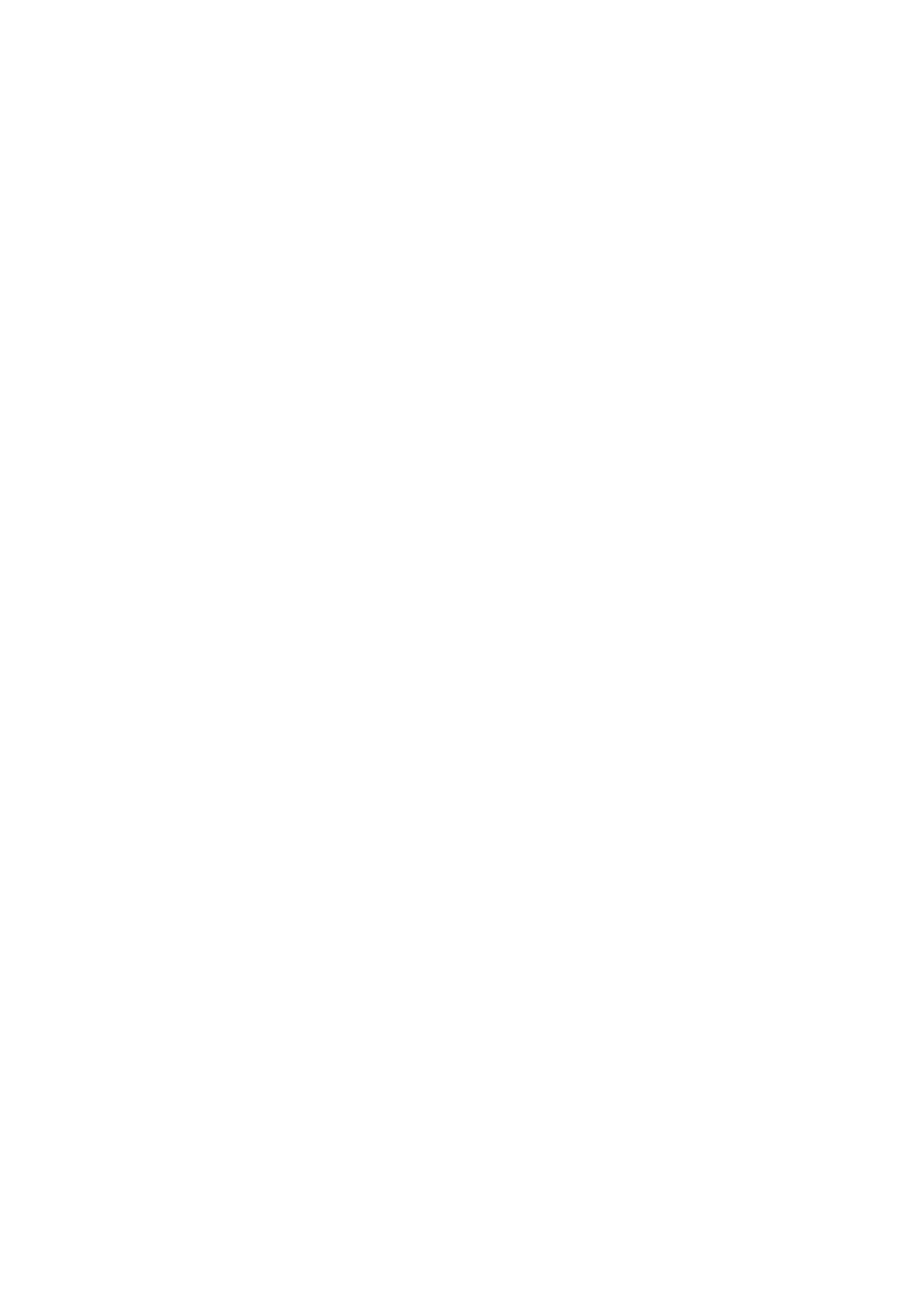## **Preface**

An ontology is an explicit and formal specification of a shared conceptualization of a domain of interest. Ontologies formalize the intensional aspects of a domain, whereas the extensional part is provided by a knowledge base that contains assertions about instances of concepts and relations as defined by the ontology. The process of defining and instantiating a knowledge base is referred to as knowledge mark-up or ontology population, whereas (semi-)automatic support in ontology development is usually referred to as ontology learning.

Ontologies have been broadly used in knowledge management applications, including Semantic Web applications and research. In recent years, ontologies have regained interest also within the NLP community, specifically in such applications as information extraction, text mining and question answering. However, as ontology development is a tedious and costly process there has been an equally growing interest in the automatic learning of ontologies. Much of this work has been focused on textual data as human language is a primary mode of knowledge transfer. In this way, textual data provide both a resource for the ontology learning process as well as an application medium for developed ontologies.

Automatic methods for text-based ontology learning and population have developed over recent years, but it is difficult to compare approaches and results. In the 1st Workshop on Ontology Learning and Population (at ECAI 2004) we addressed this issue through an emphasis on the evaluation aspects of the reported work. The proceedings of this second workshop on ontology learning and evaluation (OLP2) contain 8 high-quality peer-reviewed papers presenting novel approaches that address diverse topics within ontology learning, i.e. learning taxonomic and non-taxonomic relations, populating ontologies with named entities and instances of relations as well as lexical enrichment of ontologies. Thanks to the excellent work of the program committee we have been able to compile an interesting and high quality program.

The program is divided into three thematic parts: "Lexical Ontology Enrichment", "Ontology Population and Ontology-based IE" and "Taxonomy and Relation Extraction". The workshop will conclude with two invited talks by Dekang Lin and Johan Bos on the usefulness of ontology learning, leading to a hopefully vivid discussion. We hope you enjoy the workshop.

Paul Buitelaar, DFKI, Saarbrücken, Germany Philipp Cimiano, AIFB Karlsruhe, Germany Berenike Loos, European Media Laboratory, Heidelberg, Germany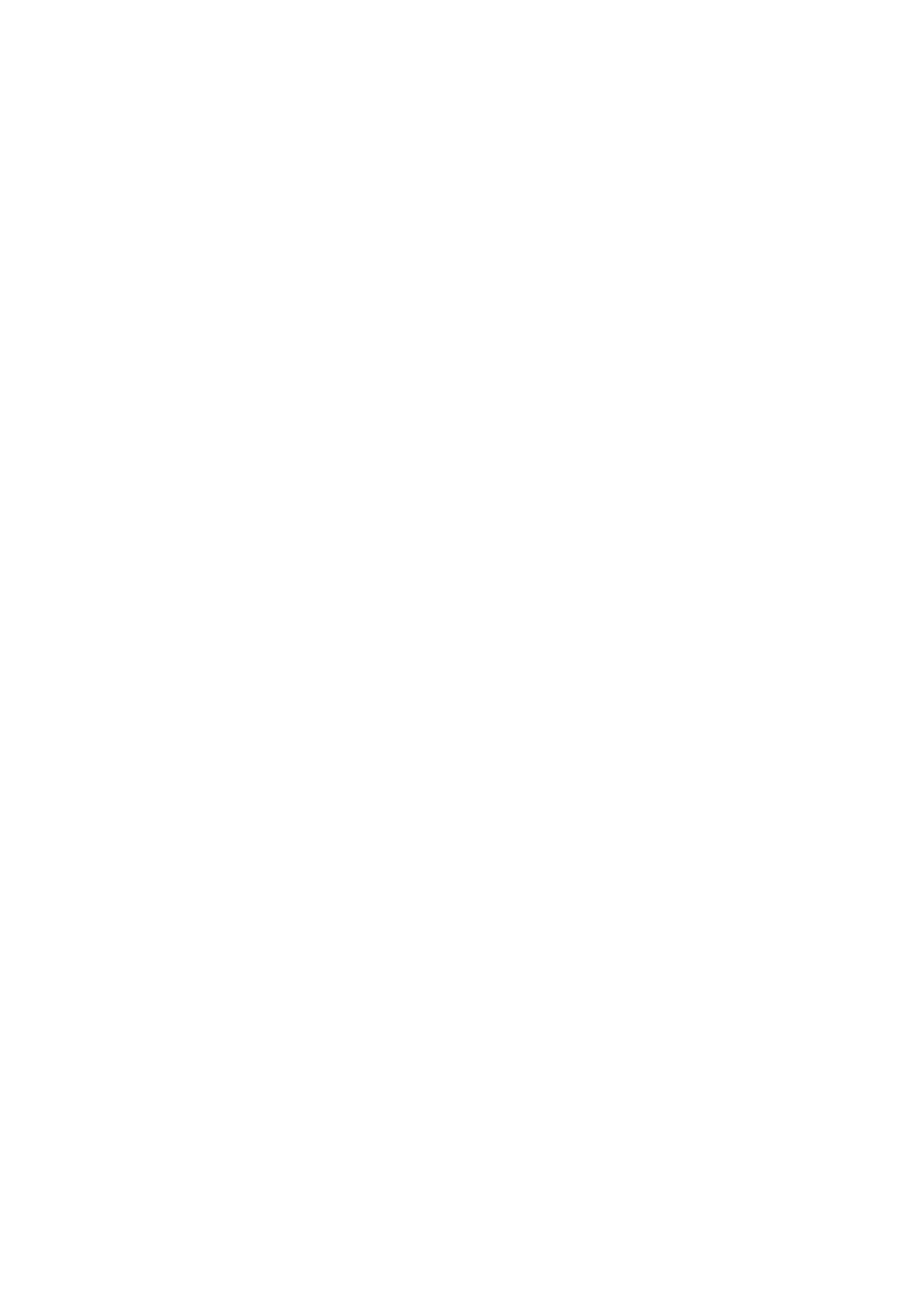## **Organizers**

### **Chairs:**

Paul Buitelaar, DFKI, Germany Philipp Cimiano, AIFB, Univ. of Karlsruhe, Germany Berenike Loos, European Media Lab, Germany

### **Program Committee:**

Eneko Agirre, Basque Country University, Spain Enrique Alfonseca, Universidad Autónoma de Madrid, Spain Nathalie Aussenac-Gilles, IRIT- CNRS Toulouse, France Timothy Baldwin, University of Melbourne, Australia Roberto Basili, Universita di Roma "Tor Vergata", Italy ` Johan Bos, Universita di Roma "La Sapienza", Italy ` Christopher Brewster, University of Sheffield, UK Massimiliano Ciaramita, LOA-ISTC, Italy Nigel Collier, National Institute of Informatics, Japan Ido Dagan, Bar Ilan University, Israel Eric Gausier, XEROX XRCE, France Asuncion Gomez-Perez, Universidad Politécnica de Madrid, Spain Marko Grobelnik, Jožef Stefan Institute, Slovenia Siegfried Handschuh, DERI Galway, Ireland Andreas Hotho, University of Kassel, Germany Eduard Hovy, USC, Information Sciences Institute, USA Vipul Kashyap, Partners HealthCare System, USA Bernardo Magnini, ITC-IRST, Italy Diana Maynard, University of Sheffield, UK Adeline Nazarenko, LIPN - Universite Paris-Nord, France ´ Claire Nedellec, MIG, INRA, France George Paliouras, NCSR "Demokritos", Greece Patrick Pantel, USC, Information Sciences Institute, USA Robert Porzel, European Media Lab, Germany Marie-Laure Reinberger, Universiteit Antwerpen, Belgium Marta Sabou, Knowledge Media Institute, UK Michael Sintek, DFKI, Germany Peter Spyns, Vrije Universiteit Brussel, Belgium Steffen Staab, University of Koblenz-Landau, Germany Vojtech Svatek, University of Economics, Prague, Czech Rep. Paola Velardi, Universita di Roma "La Sapienza", Italy ` Dominic Widdows, MAYA Design, USA

#### **Invited Speakers:**

Johan Bos, Universita di Roma "La Sapienza", Italy ` Dekang Lin, University of Alberta, Canada